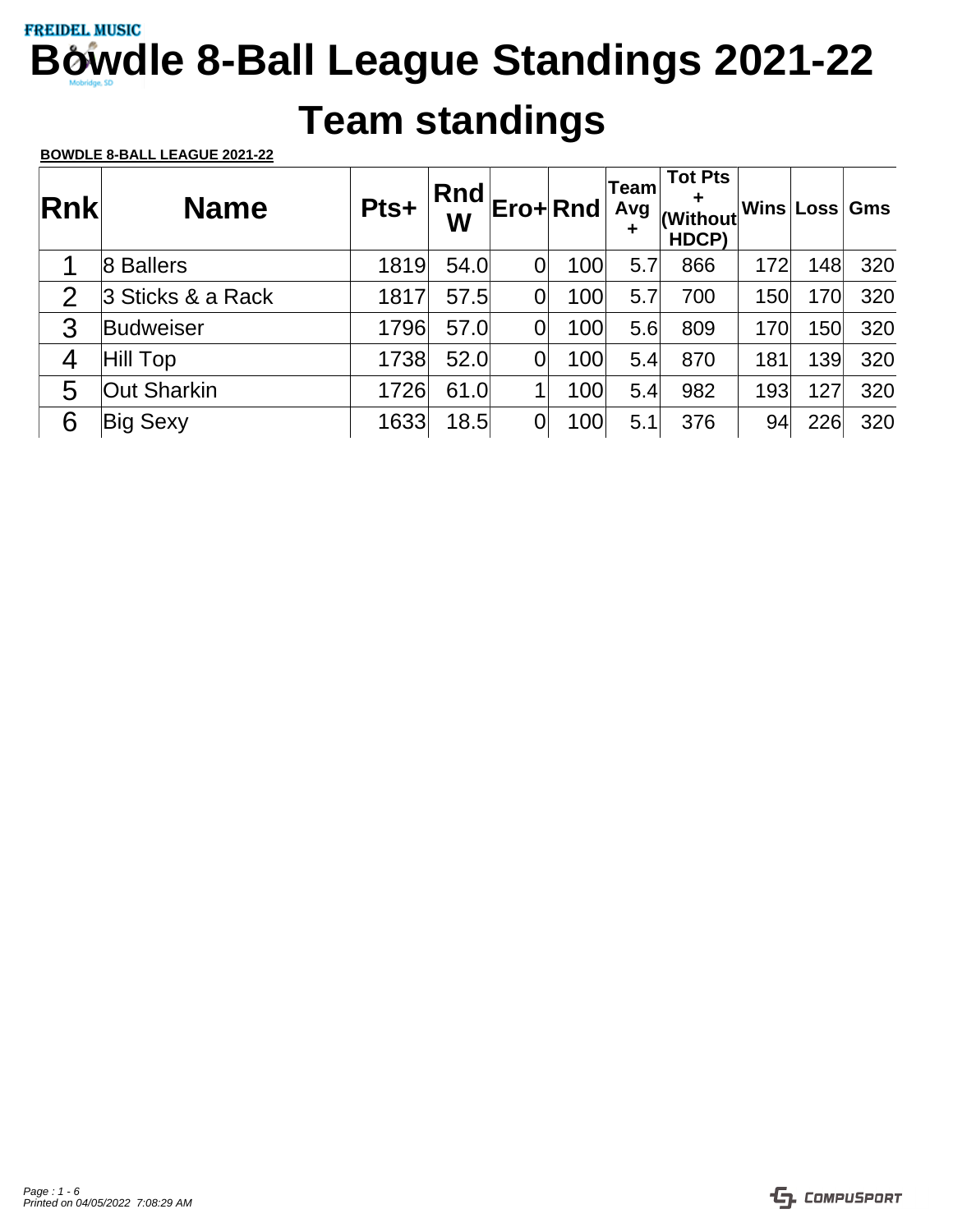# **Team players**

### **BOWDLE 8-BALL LEAGUE 2021-22**

**\*\*Floating Spares\*\***

| Rnk | <b>HDCP</b><br>from<br>chart<br>based<br><b>on</b><br><b>Scratch</b><br>Average | <b>Players</b>         | <b>Pts/Match</b><br>Avg | Pts+           | Gms             |    | $Tot$ wins Ero+ Loss |    | $ \mathsf{Wins} $ | $ \mathsf{Cons} _{10\text{-}0\text{+}} $ | <b>Matches</b><br><b>Played</b><br>(1 <sub>per</sub> )<br>night) | <b>PM</b>      |
|-----|---------------------------------------------------------------------------------|------------------------|-------------------------|----------------|-----------------|----|----------------------|----|-------------------|------------------------------------------|------------------------------------------------------------------|----------------|
| 9   | 12                                                                              | <b>Bill Bobby</b>      | 10.00                   | 204            | 80              | 42 | 0                    | 38 | 7                 |                                          | 20                                                               | 3              |
| 20  | 6                                                                               | <b>Clayton Hoven</b>   | 17.00                   | 116            | 28              | 22 | 0                    | 6  | 7                 |                                          | 7                                                                | $\overline{c}$ |
| 21  | 13                                                                              | Reece Bomesberger      | 9.00                    | 113            | 52              | 24 | 0                    | 28 | 5                 | 0                                        | 13                                                               |                |
| 22  | 11                                                                              | <b>Brent Huber</b>     | 11.00                   | 109            | 40              | 23 | 0                    | 17 | 5                 | 0                                        | 10                                                               |                |
| 27  | 12                                                                              | <b>Phil Hettich</b>    | 10.00                   | 40             | 16              | 8  | 0                    | 8  | 6                 | 0                                        | 4                                                                | 0              |
| 28  | 16                                                                              | <b>Kirk Huber</b>      | 5.00                    | 29             | 24              |    | 0                    | 17 | 3                 | 0                                        | 6                                                                | 0              |
| 29  | 15                                                                              | Eric Haar              | 6.00                    | 28             | 20 <sup>1</sup> |    | 0                    | 13 | 4                 | 0                                        | 5                                                                | 1              |
| 30  | 17                                                                              | <b>Travis Pressler</b> | 4.00                    | 13             | 12              | 3  | 0                    | 9  | $\mathcal{P}$     | 0                                        | 3                                                                | 0              |
| 32  | 19                                                                              | <b>Stacy Goetz</b>     | 2.00                    | 6              | 12              |    | 0                    | 10 |                   | 0                                        | 3                                                                | 0              |
| 33  | 17                                                                              | Arnie unknown          | 4.00                    |                |                 |    |                      | 3  |                   | 0                                        |                                                                  | 0              |
| 34  | 20                                                                              | Loyann Doren Bonnie    | 1.00                    | $\overline{3}$ | 12              |    | 0                    | 11 | 4                 | $\Omega$                                 | 3                                                                | 0              |
| 39  | 21                                                                              | Dana Hoffman           | 0.00                    | 0              | 4               | 0  | 0                    | 4  | 0                 | 0                                        | 1                                                                | 0              |
| 40  | 21                                                                              | Hope unknown           | 0.00                    | 0              | 4               | 0  | 0                    |    | 0                 | 0                                        |                                                                  | 0              |

### **3 Sticks & a Rack**

| Rnk | <b>HDCP</b><br>from<br>chart<br>based<br>on<br><b>Scratch</b><br>Average | <b>Players</b>          | <b>Pts/Match</b><br>Avg | Pts+ | Gms |    |    | $\frac{\text{Tot}}{\text{Gms}}\text{Wins}\text{Ero+}\text{Loss}\text{Wins}^{Cons}\text{10-0+}$ |   | <b>Matches</b><br><b>Played</b><br>(1 per<br>night) | <b>PM</b> |
|-----|--------------------------------------------------------------------------|-------------------------|-------------------------|------|-----|----|----|------------------------------------------------------------------------------------------------|---|-----------------------------------------------------|-----------|
| 12  | 12                                                                       | Mike Gunderson          | 10.00                   | 182  | 72  | 34 | 38 |                                                                                                | ი | 18                                                  | 2         |
| 14  | 12                                                                       | <b>Rick Rohrbach</b>    | 10.00                   | 175  | 72  | 38 | 34 | 6                                                                                              | ი | 18                                                  | 2         |
| 15  | 13                                                                       | Pat Dewald              | 9.00                    | 165  | 76  | 35 | 41 | 5                                                                                              | ი | 19                                                  | 0         |
| 19  | 15                                                                       | <b>Sharon Gunderson</b> | 6.00                    | 126  | 80  | 33 | 47 | 3                                                                                              | 0 | 20                                                  | $\Omega$  |

### **8 Ballers**

| <b>Rnk</b> | <b>HDCP</b><br>from<br>chart<br>based<br><b>on</b><br>Scratch<br>Average | <b>Players</b>      | <b>Pts/Match</b><br>Avg | Pts+ |     |     |   |                 | $\begin{array}{c}\n\text{Tot} \\ \text{Gms}\n\end{array}\n\text{Wins}\n\begin{array}{c}\n\text{Ero+}\n\end{array}\n\text{Loss}\n\begin{array}{c}\n\text{Cons} \\ \text{Wins}\n\end{array}\n\text{10-0+}$ |   | <b>Matches</b><br><b>Played</b><br>(1 per<br>night) | <b>PM</b>      |
|------------|--------------------------------------------------------------------------|---------------------|-------------------------|------|-----|-----|---|-----------------|----------------------------------------------------------------------------------------------------------------------------------------------------------------------------------------------------------|---|-----------------------------------------------------|----------------|
|            |                                                                          | Trent Kopecky       | 16.00                   | 300  | 761 | 54  | 0 | 22              | 6                                                                                                                                                                                                        |   | 19                                                  | 6              |
|            |                                                                          | Harlan Kopecky Huck | 11.00                   | 222  | 80l | 451 |   | 35 <sub>1</sub> | 5                                                                                                                                                                                                        |   | 20                                                  | 2              |
| 18         | 12                                                                       | Jaden Geier         | 10.00                   | 135  | 56  | 28  |   | 28              |                                                                                                                                                                                                          |   | 14                                                  | 1 <sup>1</sup> |
| 24         | 15                                                                       | Jarret Aldinger Gus | 6.00                    | 106  | 761 | 26  |   | 50              | 3                                                                                                                                                                                                        | 0 | 19                                                  | $\overline{0}$ |

### **Big Sexy**

| <b>Rnk</b> | <b>HDCP</b><br>from<br>chart<br>based<br>on.<br>Scratch<br>Average | <b>Players</b>  | Pts/Match<br>Avg | Pts+ | Tot<br>Gms | <sub>.</sub> Mins Ero+ Loss Cons 10-0+ F |    |   |    | <b>Matches</b><br><b>Played</b><br>(1 per<br>night) | <b>PM</b> |
|------------|--------------------------------------------------------------------|-----------------|------------------|------|------------|------------------------------------------|----|---|----|-----------------------------------------------------|-----------|
| 23         | 14                                                                 | Corey Kappenman | 7.00             | 107  | 60         | 25                                       | 35 | 3 | 0  | 15                                                  | 0         |
| 25         | 15                                                                 | Gabe Kappenman  | 6.00             | 106  | 761        | 26                                       | 50 | 4 | 01 | 19                                                  | $\Omega$  |
| 26         | 15                                                                 | Ernest Stahl    | 6.00             | 76   | 52         | 20 <sub>l</sub>                          | 32 | 5 | 0  | 13                                                  | 0         |
| 31         | ີ                                                                  | Cody Harr       | 0.00             |      | 64         | 2                                        | 62 |   | 0  | 16                                                  | $\Omega$  |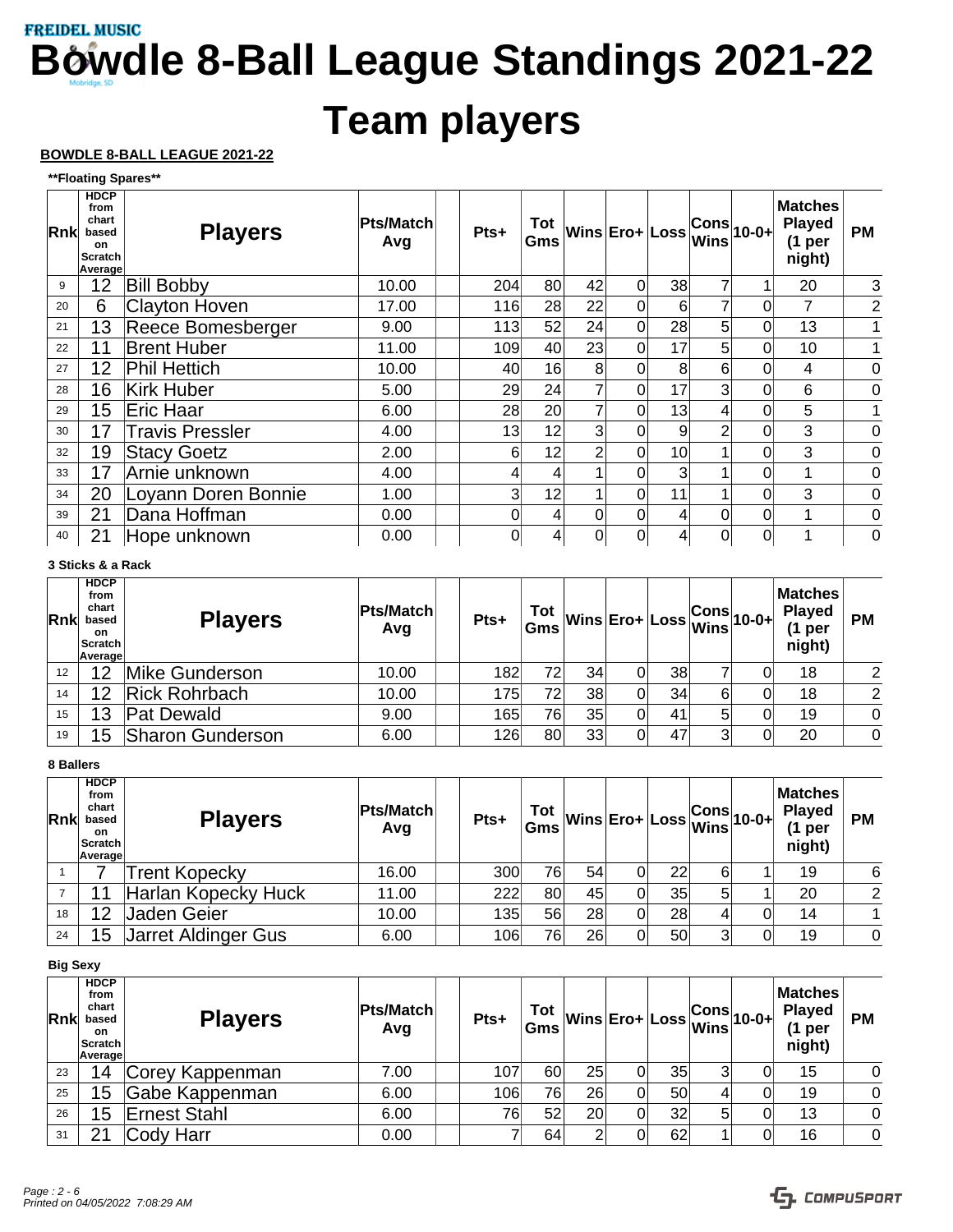# **Team players**

### **BOWDLE 8-BALL LEAGUE 2021-22**

|            | ричные                                                             |                      |                  |      |            |    |                                              |    |   |   |                                                  |                |
|------------|--------------------------------------------------------------------|----------------------|------------------|------|------------|----|----------------------------------------------|----|---|---|--------------------------------------------------|----------------|
| <b>Rnk</b> | <b>HDCP</b><br>from<br>chart<br>based<br>on.<br>Scratch<br>Average | <b>Players</b>       | Pts/Match<br>Avg | Pts+ | Tot<br>Gms |    | __ Wins Ero+ Loss <mark>Cons</mark> 10-0+ P' |    |   |   | <b>Matches</b><br><b>Played</b><br>per<br>night) | <b>PM</b>      |
|            | 9                                                                  | <b>Trent Goetz</b>   | 13.00            | 222  | 68         | 47 |                                              | 21 | 6 |   | 17                                               | 5              |
| 13         | 12                                                                 | <b>Clay Osterday</b> | 10.00            | 181  | 72         | 37 |                                              | 35 | 9 |   | 18                                               | 2              |
| 16         |                                                                    | Jeb Schock           | 8.00             | 151  | 76         | 34 |                                              | 42 |   | 0 | 19                                               | 1 <sup>1</sup> |

### **Hill Top**

| Rnk | <b>HDCP</b><br>from<br>chart<br>based<br>on.<br>Scratch<br>Average | <b>Players</b>          | <b>Pts/Match</b><br>Avg | Pts+ |    |    |    | $\begin{array}{ c c c }\n\hline\n\text{Tot} & \text{Wins} & \text{Ero+}\text{Loss} & \text{Cons} & 10-0+ \\ \hline\n\text{Gms} & \text{Wins} & \text{Wins} & \text{X} & 10-0+ \\ \hline\n\end{array}$ |   | <b>Matches</b><br><b>Played</b><br>(1 per<br>night) | <b>PM</b>      |
|-----|--------------------------------------------------------------------|-------------------------|-------------------------|------|----|----|----|-------------------------------------------------------------------------------------------------------------------------------------------------------------------------------------------------------|---|-----------------------------------------------------|----------------|
|     |                                                                    | vle Heilman             | 11.00                   | 225  | 80 | 48 | 32 |                                                                                                                                                                                                       |   | 20                                                  | 3              |
| 8   | 8                                                                  | <b>Rick Boschee</b>     | 14.00                   | 219  | 64 | 44 | 20 |                                                                                                                                                                                                       |   | 16                                                  | 5 <sub>1</sub> |
| 10  | 12                                                                 | Mark Harner             | 10.00                   | 202  | 80 | 44 | 36 | 12                                                                                                                                                                                                    | າ | 20                                                  | $\mathbf{3}$   |
|     | 12                                                                 | <b>Blake Eisenbeisz</b> | 10.00                   | 187  | 76 | 37 | 39 | 6                                                                                                                                                                                                     | ◠ | 19                                                  | $\overline{2}$ |

### **Out Sharkin**

| Rnk            | <b>HDCP</b><br>from<br>chart<br>based<br>on.<br>Scratch<br><b>Average</b> | <b>Players</b>       | <b>Pts/Match</b><br>Avg | Pts+ |     |    |    | $\frac{\textsf{Tot}}{\textsf{Gms}}\Big \textsf{Wins}\Big \textsf{Ero+}\Big \textsf{Loss}\Big \textsf{Gons}\Big \textsf{10-0+}\Big $ | <b>Matches</b><br><b>Played</b><br>(1 per<br>night) | <b>PM</b>      |
|----------------|---------------------------------------------------------------------------|----------------------|-------------------------|------|-----|----|----|-------------------------------------------------------------------------------------------------------------------------------------|-----------------------------------------------------|----------------|
| $\overline{2}$ | 8                                                                         | Gary Frankfurth      | 14.00                   | 255  | 721 | 47 | 25 | 6                                                                                                                                   | 18                                                  | 3              |
| 3              |                                                                           | Erick Bieber         | 14.00                   | 227  | 64  | 43 | 21 |                                                                                                                                     | 16                                                  | $\mathbf{3}$   |
| 5              | 8                                                                         | Jon Brockel          | 14.00                   | 225  | 64  | 44 | 20 | 11                                                                                                                                  | 16                                                  | $\mathbf{3}$   |
| 17             | 12                                                                        | <b>BJ Eisenbeisz</b> | 10.00                   | 137  | 56  | 29 | 27 | 5                                                                                                                                   | 14                                                  | 3 <sub>l</sub> |

# **Player standings (Floating spares only)**

| <b>Rnk</b> | <b>HDCP</b><br>from<br>chart<br>based<br>on<br><b>Scratch</b><br>Average | <b>Players</b>         | <b>Pts/Match</b><br>Avg | Pts+           | Tot<br>Gms      |                | Wins Ero+ Loss |    | $\begin{vmatrix} \text{Cons} \\ \text{Wins} \end{vmatrix}$ 10-0+ |          | <b>Matches</b><br><b>Played</b><br>(1 <sub>per</sub> )<br>night) | <b>PM</b>      |
|------------|--------------------------------------------------------------------------|------------------------|-------------------------|----------------|-----------------|----------------|----------------|----|------------------------------------------------------------------|----------|------------------------------------------------------------------|----------------|
| 9          | 12                                                                       | <b>Bill Bobby</b>      | 10.00                   | 204            | 80 <sup>°</sup> | 42             | 0              | 38 |                                                                  | 1        | 20                                                               | 3              |
| 20         | 6                                                                        | Clayton Hoven          | 17.00                   | 116            | 28              | 22             | 0              | 6  |                                                                  | 0        | 7                                                                | $\overline{2}$ |
| 21         | 13                                                                       | Reece Bomesberger      | 9.00                    | 113            | 52              | 24             | 0              | 28 | 5                                                                | 0        | 13                                                               | 1              |
| 22         | 11                                                                       | <b>Brent Huber</b>     | 11.00                   | 109            | 40 <sup>°</sup> | 23             |                | 17 | 5                                                                | 0        | 10                                                               | 1              |
| 27         | 12                                                                       | <b>Phil Hettich</b>    | 10.00                   | 40             | 16              | 8              |                | 8  | 6                                                                | 0        | 4                                                                | 0              |
| 28         | 16                                                                       | Kirk Huber             | 5.00                    | 29             | 24              |                | 0              | 17 | 3                                                                | 0        | 6                                                                | 0              |
| 29         | 15                                                                       | Eric Haar              | 6.00                    | 28             | 20 <sup>2</sup> |                | 0              | 13 | 4                                                                | 0        | 5                                                                | 1              |
| 30         | 17                                                                       | <b>Travis Pressler</b> | 4.00                    | 13             | 12              | 3              |                | 9  | 2                                                                | $\Omega$ | 3                                                                | 0              |
| 32         | 19                                                                       | <b>Stacy Goetz</b>     | 2.00                    | 6 <sub>1</sub> | 12              | $\overline{2}$ |                | 10 |                                                                  | 0        | 3                                                                | 0              |
| 33         | 17                                                                       | Arnie unknown          | 4.00                    | 41             |                 |                |                | 3  |                                                                  | 0        |                                                                  | $\mathbf 0$    |
| 34         | 20                                                                       | Loyann Doren Bonnie    | 1.00                    | 3 <sup>1</sup> | 12              |                | $\Omega$       | 11 |                                                                  | 0        | 3                                                                | 0              |
| 35         |                                                                          | Tom Bass               | 0.00                    | 01             | $\Omega$        | 0              | 0              | 0  | 0                                                                | 0        | 0                                                                | 0              |
| 36         |                                                                          | Pam Grismer            | 0.00                    | 01             | 0               | 0              | 0              |    | 0                                                                | 0        | 0                                                                | 0              |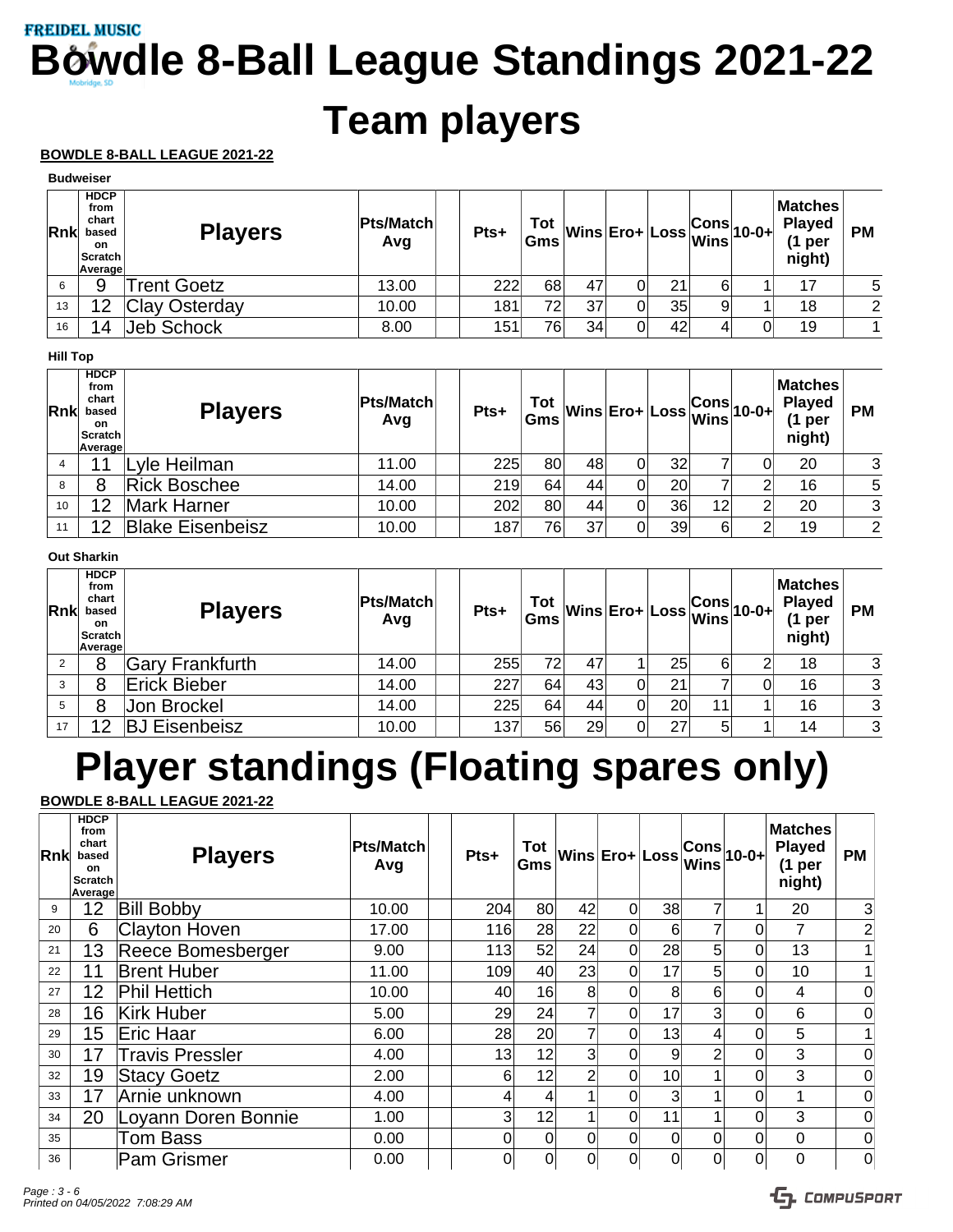# **Player standings (Floating spares only)**

| Rnk | <b>HDCP</b><br>from<br>chart<br>based<br>on.<br>Scratch<br>Average | <b>Players</b>      | Pts/Match<br>Avg | Pts+ |   |    |   | $\begin{array}{c} \n\text{Tot} \\ \text{Gms} \n\end{array}\n\text{Wins} \n\begin{array}{c} \n\text{Ero+} \n\end{array}\n\begin{array}{c} \n\text{Loss} \n\end{array}\n\text{Gons} \n\begin{array}{c} \n\text{Sons} \n\end{array}\n\text{10-0+}$ |   | <b>Matches</b><br><b>Played</b><br>(1 per<br>night) | <b>PM</b>      |
|-----|--------------------------------------------------------------------|---------------------|------------------|------|---|----|---|-------------------------------------------------------------------------------------------------------------------------------------------------------------------------------------------------------------------------------------------------|---|-----------------------------------------------------|----------------|
| 37  |                                                                    | <b>Vern Grismer</b> | 0.00             | ЭI   |   | Ωl |   | 0                                                                                                                                                                                                                                               |   | 0                                                   | 0              |
| 38  |                                                                    | Brandon unknown     | 0.00             | Ol   | 0 | Ωl |   | 0                                                                                                                                                                                                                                               | 0 | 0                                                   | $\Omega$       |
| 39  | 21                                                                 | Dana Hoffman        | 0.00             | ЭI   |   | Ωl | 0 | 0                                                                                                                                                                                                                                               |   |                                                     | $\Omega$       |
| 40  | 2 <sup>1</sup>                                                     | Hope unknown        | 0.00             | Οl   |   | Ωl |   | 0                                                                                                                                                                                                                                               | 0 |                                                     | $\overline{0}$ |

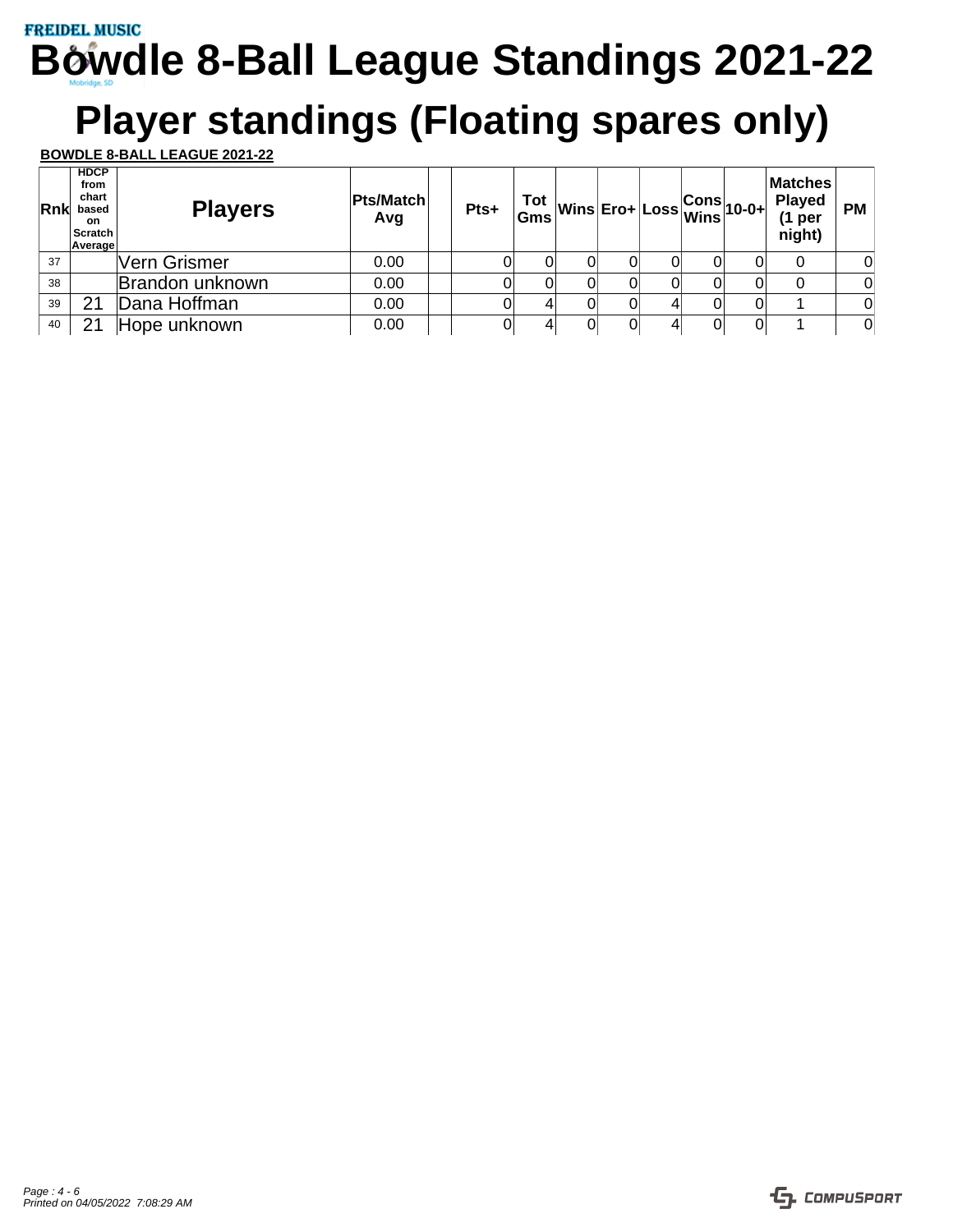# **Player standings**

|                 | <b>HDCP</b><br>from |                         |                       |             |                 |                 |                      |                |                |                    |                           |                     |                  |
|-----------------|---------------------|-------------------------|-----------------------|-------------|-----------------|-----------------|----------------------|----------------|----------------|--------------------|---------------------------|---------------------|------------------|
|                 | chart               |                         |                       |             |                 |                 |                      |                |                |                    |                           | <b>Matches</b>      |                  |
| Rnk             | based               | <b>Players</b>          | Plyr<br><b>Status</b> | Pts+        | <b>Tot</b>      |                 | Wins Loss Ero+ 10-0+ |                |                | Cons<br>Wins<br>PM |                           |                     | Played Pts/Match |
|                 | on                  |                         |                       |             | Gms             |                 |                      |                |                |                    |                           | (1 <sub>per</sub> ) | Avg              |
|                 | <b>Scratch</b>      |                         |                       |             |                 |                 |                      |                |                |                    |                           | night)              |                  |
|                 | Average             |                         |                       |             |                 |                 |                      |                |                |                    |                           |                     |                  |
| 1               | $\overline{7}$      | <b>Trent Kopecky</b>    |                       | 300         | 76              | 54              | 22                   | $\overline{0}$ | 1              | 6 <sup>1</sup>     | 6                         | 19                  | 16.00            |
| $\overline{2}$  | 8                   | <b>Gary Frankfurth</b>  |                       | 255         | 72              | 47              | 25                   | 1              | $\overline{2}$ | $\overline{6}$     | $\overline{3}$            | 18                  | 14.00            |
| $\overline{3}$  | $\overline{8}$      | Erick Bieber            |                       | 227         | 64              | 43              | $\overline{21}$      | $\overline{0}$ | $\overline{0}$ | $\overline{7}$     | $\overline{3}$            | $\overline{16}$     | 14.00            |
| $\overline{4}$  | 11                  | Lyle Heilman            |                       | 225         | 80              | 48              | 32                   | $\overline{0}$ | $\overline{0}$ | $\overline{7}$     | $\overline{3}$            | 20                  | 11.00            |
| $\overline{5}$  | 8                   | Jon Brockel             |                       | 225         | 64              | 44              | 20                   | $\mathbf 0$    | $\mathbf{1}$   | 11                 | $\overline{3}$            | 16                  | 14.00            |
| $6\phantom{1}6$ | 9                   | <b>Trent Goetz</b>      |                       | 222         | 68              | 47              | 21                   | $\overline{0}$ | 1              | $\overline{6}$     | 5                         | 17                  | 13.00            |
| $\overline{7}$  | 11                  | Harlan Kopecky Huck     |                       | 222         | 80              | 45              | $\overline{35}$      | $\overline{0}$ | $\mathbf{1}$   | $\overline{5}$     | $\overline{2}$            | $\overline{20}$     | 11.00            |
| $\overline{8}$  | 8                   | <b>Rick Boschee</b>     |                       | 219         | 64              | 44              | $\overline{20}$      | $\overline{0}$ | $\overline{2}$ | $\overline{7}$     | $\overline{5}$            | 16                  | 14.00            |
| 9               | 12                  | <b>Bill Bobby</b>       |                       | 204         | 80              | 42              | 38                   | $\overline{0}$ | $\overline{1}$ | $\overline{7}$     | $\overline{3}$            | 20                  | 10.00            |
| 10              | 12                  | <b>Mark Harner</b>      |                       | 202         | 80              | 44              | 36                   | $\overline{0}$ | $\overline{2}$ | $\overline{12}$    | $\overline{3}$            | 20                  | 10.00            |
| 11              | 12                  | <b>Blake Eisenbeisz</b> |                       | 187         | 76              | $\overline{37}$ | $\overline{39}$      | $\overline{0}$ | $\overline{2}$ | $\overline{6}$     | $\overline{2}$            | $\overline{19}$     | 10.00            |
| $\overline{12}$ | 12                  | Mike Gunderson          |                       | 182         | $\overline{72}$ | $\overline{34}$ | $\overline{38}$      | $\overline{0}$ | $\overline{0}$ | $\overline{7}$     | $\overline{2}$            | $\overline{18}$     | 10.00            |
| 13              | 12                  | <b>Clay Osterday</b>    |                       | 181         | 72              | 37              | $\overline{35}$      | $\overline{0}$ | $\mathbf{1}$   | $\overline{9}$     | $\overline{2}$            | 18                  | 10.00            |
| 14              | 12                  | <b>Rick Rohrbach</b>    |                       | 175         | 72              | 38              | 34                   | $\overline{0}$ | $\mathbf 0$    | $\overline{6}$     | $\overline{2}$            | 18                  | 10.00            |
| $\overline{15}$ | 13                  | <b>Pat Dewald</b>       |                       | 165         | $\overline{76}$ | $\overline{35}$ | 41                   | $\overline{0}$ | $\overline{0}$ | $\overline{5}$     | $\overline{0}$            | 19                  | 9.00             |
| $\overline{16}$ | 14                  | Jeb Schock              |                       | 151         | $\overline{76}$ | $\overline{34}$ | $\overline{42}$      | $\overline{0}$ | $\overline{0}$ | $\overline{4}$     | $\overline{1}$            | 19                  | 8.00             |
| 17              | 12                  | <b>BJ Eisenbeisz</b>    |                       | 137         | 56              | 29              | $\overline{27}$      | $\overline{0}$ | 1              | $\overline{5}$     | $\overline{3}$            | 14                  | 10.00            |
| 18              | 12                  | Jaden Geier             |                       | 135         | 56              | 28              | 28                   | $\overline{0}$ | $\overline{0}$ | 4                  | 1                         | 14                  | 10.00            |
| 19              | 15                  | <b>Sharon Gunderson</b> |                       | 126         | 80              | 33              | $\overline{47}$      | $\overline{0}$ | $\overline{0}$ | $\overline{3}$     | $\overline{0}$            | $\overline{20}$     | 6.00             |
| $\overline{20}$ | 6                   | <b>Clayton Hoven</b>    |                       | 116         | 28              | $\overline{22}$ | 6                    | $\overline{0}$ | $\overline{0}$ | $\overline{7}$     | $\overline{2}$            | $\overline{7}$      | 17.00            |
| 21              | 13                  | Reece Bomesberger       |                       | 113         | 52              | 24              | $\overline{28}$      | $\overline{0}$ | $\overline{0}$ | $\overline{5}$     | $\overline{1}$            | 13                  | 9.00             |
| 22              | 11                  | <b>Brent Huber</b>      |                       | 109         | 40              | 23              | 17                   | $\mathbf 0$    | $\overline{0}$ | $\overline{5}$     | 1                         | 10                  | 11.00            |
| $\overline{23}$ | 14                  | Corey Kappenman         |                       | 107         | 60              | $\overline{25}$ | $\overline{35}$      | $\overline{0}$ | $\overline{0}$ | $\overline{3}$     | $\overline{0}$            | 15                  | 7.00             |
| $\overline{24}$ | 15                  | Jarret Aldinger Gus     |                       | 106         | $\overline{76}$ | $\overline{26}$ | $\overline{50}$      | $\overline{0}$ | $\overline{0}$ | $\overline{3}$     | $\overline{\mathfrak{o}}$ | 19                  | 6.00             |
| 25              | 15                  | Gabe Kappenman          |                       | 106         | 76              | 26              | 50                   | $\overline{0}$ | $\overline{0}$ | $\overline{4}$     | $\overline{0}$            | 19                  | 6.00             |
| 26              | 15                  | <b>Ernest Stahl</b>     |                       | 76          | 52              | 20              | 32                   | $\mathbf 0$    | $\mathbf 0$    | $\overline{5}$     | $\overline{\mathsf{O}}$   | 13                  | 6.00             |
| $\overline{27}$ | 12                  | Phil Hettich            |                       | 40          | $\overline{16}$ | 8               | 8                    | $\overline{0}$ | $\overline{0}$ | $\overline{6}$     | $\overline{0}$            | $\overline{4}$      | 10.00            |
| 28              | 16                  | Kirk Huber              |                       | 29          | 24              | 7               | 17                   | 0              | $\mathbf 0$    | $\mathbf{3}$       | $\overline{0}$            | 6                   | 5.00             |
| 29              | 15                  | Eric Haar               |                       | 28          | 20 <sup>°</sup> | 7               | 13                   | $\overline{0}$ | $\overline{0}$ | $\overline{4}$     | 1                         | $\overline{5}$      | 6.00             |
| 30              | 17                  | <b>Travis Pressler</b>  |                       | 13          | 12              | $\overline{3}$  | $\overline{9}$       | $\overline{0}$ | $\mathbf 0$    | $\overline{2}$     | $\overline{0}$            | $\overline{3}$      | 4.00             |
| 31              | 21                  | Cody Harr               |                       | 7           | 64              | $\overline{2}$  | 62                   | $\overline{0}$ | $\overline{0}$ | 1                  | 0                         | 16                  | 0.00             |
| $\overline{32}$ | 19                  | <b>Stacy Goetz</b>      |                       | 6           | $\overline{12}$ | $\overline{2}$  | 10                   | $\overline{0}$ | $\overline{0}$ | 1                  | $\overline{0}$            | 3                   | 2.00             |
| 33              | 17                  | Arnie unknown           |                       | 4           | 4               | 1               | $\overline{3}$       | $\mathbf 0$    | $\mathbf 0$    | 1                  | $\overline{0}$            | $\mathbf 1$         | 4.00             |
| 34              | 20                  | Loyann Doren Bonnie     |                       | 3           | $\overline{12}$ | 1               | 11                   | $\overline{0}$ | $\overline{0}$ | 1                  | $\overline{0}$            | $\overline{3}$      | 1.00             |
| 35              |                     | Tom Bass                |                       | $\mathbf 0$ | $\overline{0}$  | $\mathbf 0$     | $\mathbf 0$          | $\overline{0}$ | $\overline{0}$ | $\overline{0}$     | 0                         | $\mathbf 0$         | 0.00             |
| 36              |                     | Pam Grismer             |                       | $\mathbf 0$ | $\overline{0}$  | $\overline{0}$  | $\overline{0}$       | $\overline{0}$ | $\overline{0}$ | $\overline{0}$     | $\overline{0}$            | $\mathsf 0$         | 0.00             |
| $\overline{37}$ |                     | Vern Grismer            |                       | $\mathbf 0$ | $\overline{0}$  | $\overline{0}$  | $\overline{0}$       | $\mathbf 0$    | $\mathbf 0$    | $\mathbf 0$        | $\mathbf 0$               | $\mathbf 0$         | 0.00             |
| 38              |                     | Brandon unknown         |                       | $\mathbf 0$ | $\overline{0}$  | $\overline{0}$  | $\overline{0}$       | $\overline{0}$ | $\overline{0}$ | $\overline{0}$     | $\overline{0}$            | $\mathbf 0$         | 0.00             |
| 39              | 21                  | Dana Hoffman            |                       | $\mathbf 0$ | $\overline{4}$  | $\mathbf 0$     | $\overline{4}$       | 0              | $\overline{0}$ | $\overline{0}$     | 0                         | 1                   | 0.00             |
| 40              | 21                  | Hope unknown            |                       | 0           | $\overline{4}$  | $\overline{0}$  | $\vert 4 \vert$      | $\overline{0}$ | $\overline{0}$ | $\overline{0}$     | $\overline{0}$            | 1                   | 0.00             |